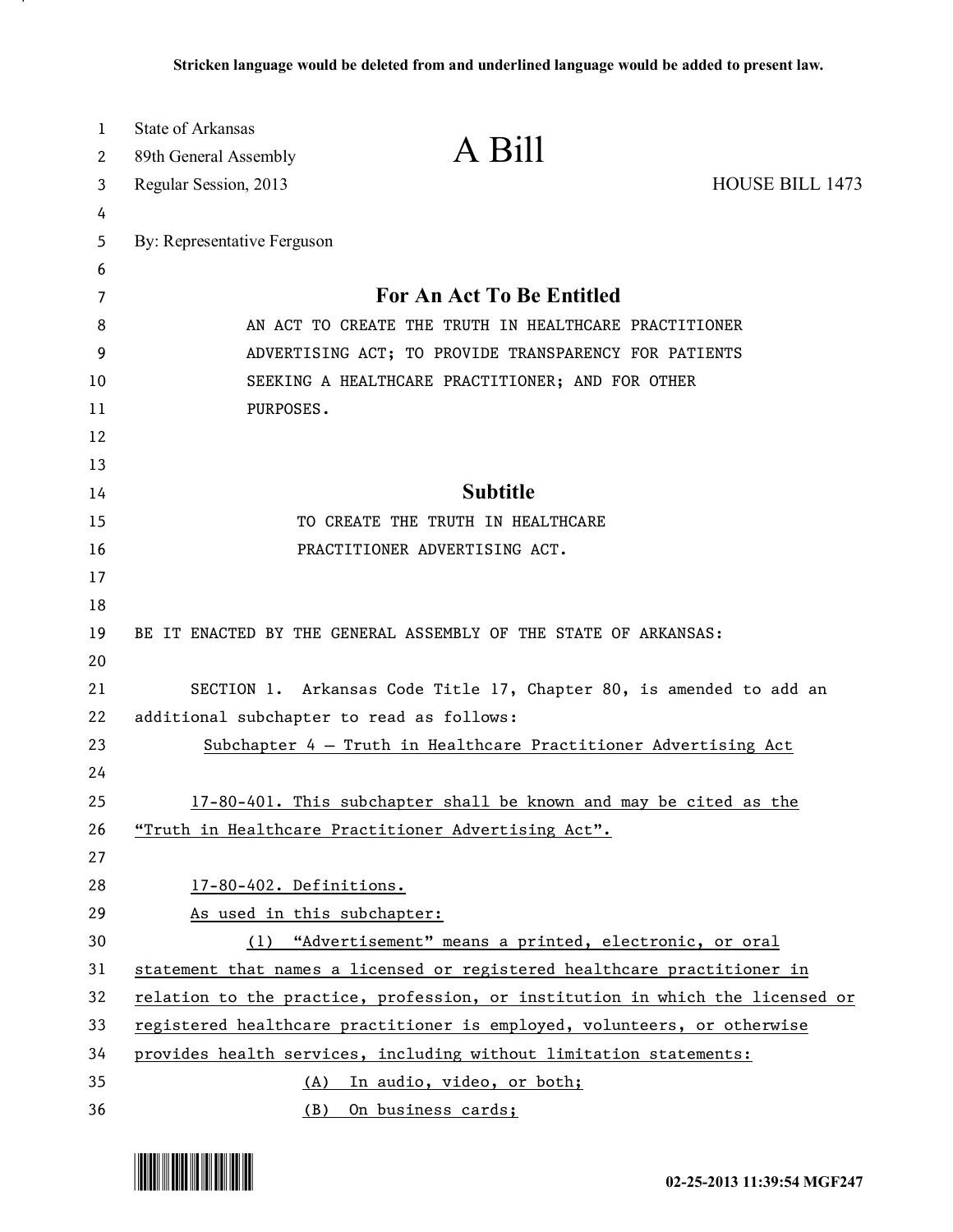| 1  | (C)<br>In email;                                                              |
|----|-------------------------------------------------------------------------------|
| 2  | Through the Internet;<br>(D)                                                  |
| 3  | (E)<br>On letterhead;                                                         |
| 4  | (F)<br>In patient brochures; and                                              |
| 5  | (G)<br>In other communications or statements used in the                      |
| 6  | course of business;                                                           |
| 7  | "Deceptive and misleading" includes without limitation an<br>(2)              |
| 8  | advertisement or affirmative communication or representation that misstates,  |
| 9  | falsely describes, falsely holds out, or falsely details a healthcare         |
| 10 | practitioner's profession, skills, training, expertise, education, board      |
| 11 | certification, or licensure; and                                              |
| 12 | (3) "Healthcare practitioner" means:                                          |
| 13 | (A) Acupuncture practitioner, licensed acupuncturist,                         |
| 14 | certified acupuncturist, and Oriental acupuncture practitioner;               |
| 15 | (B) Advanced practice nurse, licensed practical nurse,                        |
| 16 | licensed psychiatric technician nurse, registered nurse, and registered nurse |
| 17 | practitioner;                                                                 |
| 18 | Audiologist;<br>(C)                                                           |
| 19 | Chiropractor, chiropractic physician, and doctor of<br>(D)                    |
| 20 | chiropractic;                                                                 |
| 21 | Dentist, doctor of dental medicine, and doctor of<br>(E)                      |
| 22 | dental surgery;                                                               |
| 23 | Disease intervention specialist;<br>(F)                                       |
| 24 | (G)<br>Medical doctor, physician, and surgeon;                                |
| 25 | (H)<br>Occupational therapist, licensed occupational                          |
| 26 | therapist, and occupational therapist registered;                             |
| 27 | Optometrist, doctor of optometry, and optometric<br>(I)                       |
| 28 | physician;                                                                    |
| 29 | Physician, osteopathic physician and surgeon, doctor<br>(J)                   |
| 30 | of osteopathic medicine, and doctor of osteopathy;                            |
| 31 | Pharmacist, licensed pharmacist, and doctor of<br>(K)                         |
| 32 | pharmacy;                                                                     |
| 33 | Physical therapist, registered physical therapist,<br>(L)                     |
| 34 | physiotherapist, and doctor of physical therapy;                              |
| 35 | (M)<br>Physician assistant;                                                   |
| 36 | Podiatrist, podiatric physician, doctor of podiatry,<br>(N)                   |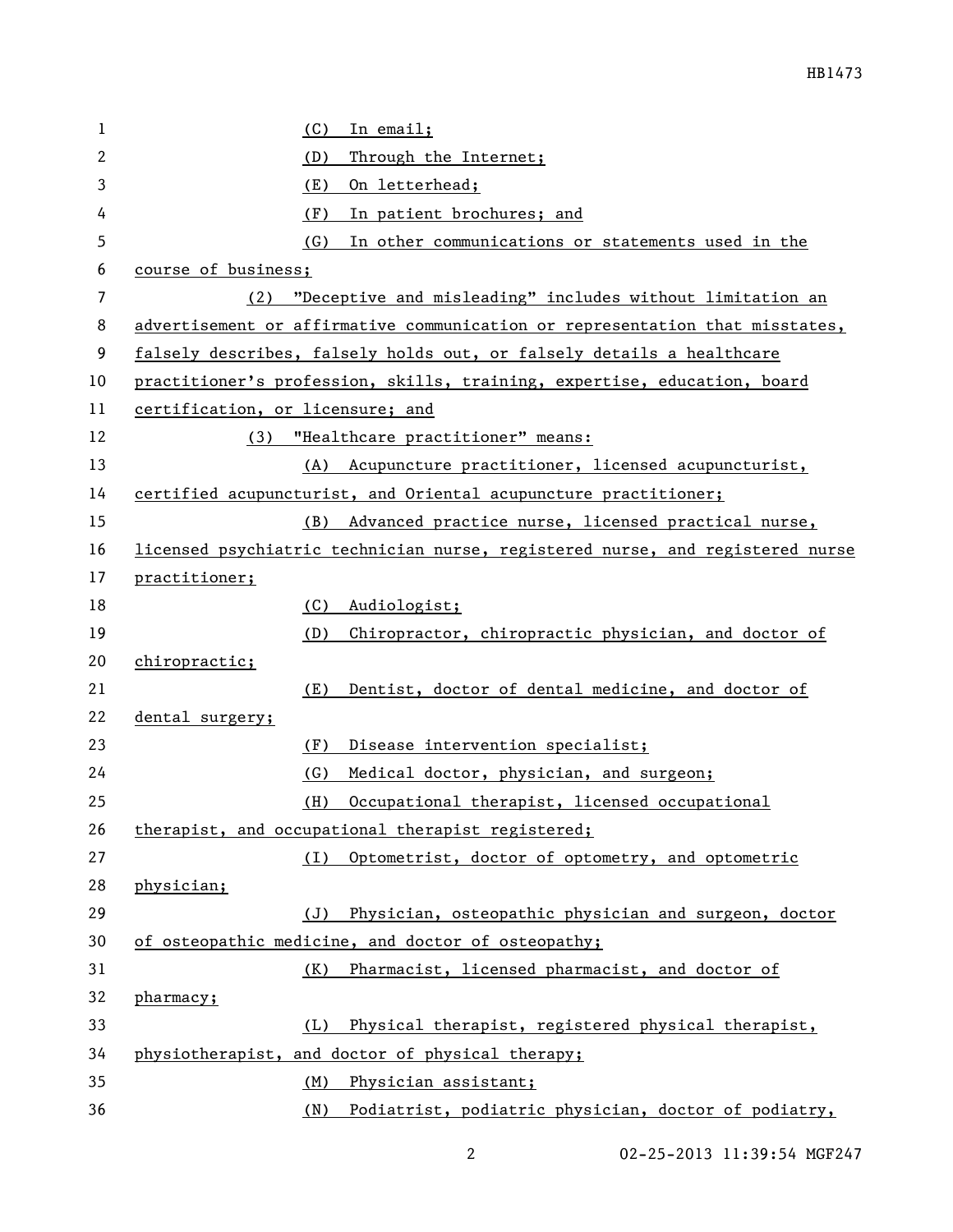| 1            | doctor of podiatric medicine, and doctor of podiatric medicine and surgery;     |
|--------------|---------------------------------------------------------------------------------|
| $\mathbf{2}$ | Psychologist and Psychological examiner;<br>(0)                                 |
| 3            | Social worker, licensed social worker, licensed master<br>(P)                   |
| 4            | social worker, and licensed certified social worker; and                        |
| 5            | (Q) Speech language pathologist.                                                |
| 6            |                                                                                 |
| 7            | 17-80-403. Advertising and display requirements.                                |
| 8            | $(a)(1)$ An advertisement for healthcare services that names a                  |
| 9            | healthcare practitioner shall identify the type of license or degree of the     |
| 10           | practitioner and the appropriate title set out in subsection (b) of this        |
| 11           | section.                                                                        |
| 12           | The advertisement shall be free of deceptive and misleading<br>(2)              |
| 13           | information.                                                                    |
| 14           | $(b)(1)$ A healthcare practitioner providing healthcare services in this        |
| 15           | state shall conspicuously identify the healthcare practitioner's license or     |
| 16           | degree, or both, as defined under this subchapter.                              |
| 17           | The identification under subdivision $(b)(1)$ of this section<br>(2)            |
| 18           | shall consist of:                                                               |
| 19           | The display of a writing in the practitioner's office;<br>(A)                   |
| 20           | and                                                                             |
| 21           | The use of name tags or clothing that includes the<br>(B)                       |
| 22           | practitioner's name and immediately following the name contains the             |
| 23           | recognized abbreviation indicating the healthcare practitioner's professional   |
| 24           | license or degree, or both, and contains immediately below the licensure of     |
| 25           | degree, information, in equal size or larger lettering, the word or words       |
| 26           | authorized by the statutes listed in subdivisions $(b)(3)(A) - (Q)$ to describe |
| 27           | the practitioner.                                                               |
| 28           | (3) If the statutes in $(b)(3)(A) - (Q)$ of this section later                  |
| 29           | change the descriptive titles, the practitioner shall use the then-current      |
| 30           | version of the following descriptive titles:                                    |
| 31           | (A) "Acupuncture practitioner", "licensed acupuncturist",                       |
| 32           | "certified acupuncturist", or "Oriental acupuncture practitioner", as           |
| 33           | applicable, for practitioners of acupuncture licensed under § 17-102-101 et     |
| 34           | $seq.$ ;                                                                        |
| 35           | "Advanced practice nurse" for practitioners of nursing<br>(B)                   |
| 36           | licensed under § 17-87-302 as advanced registered nurse practitioners,          |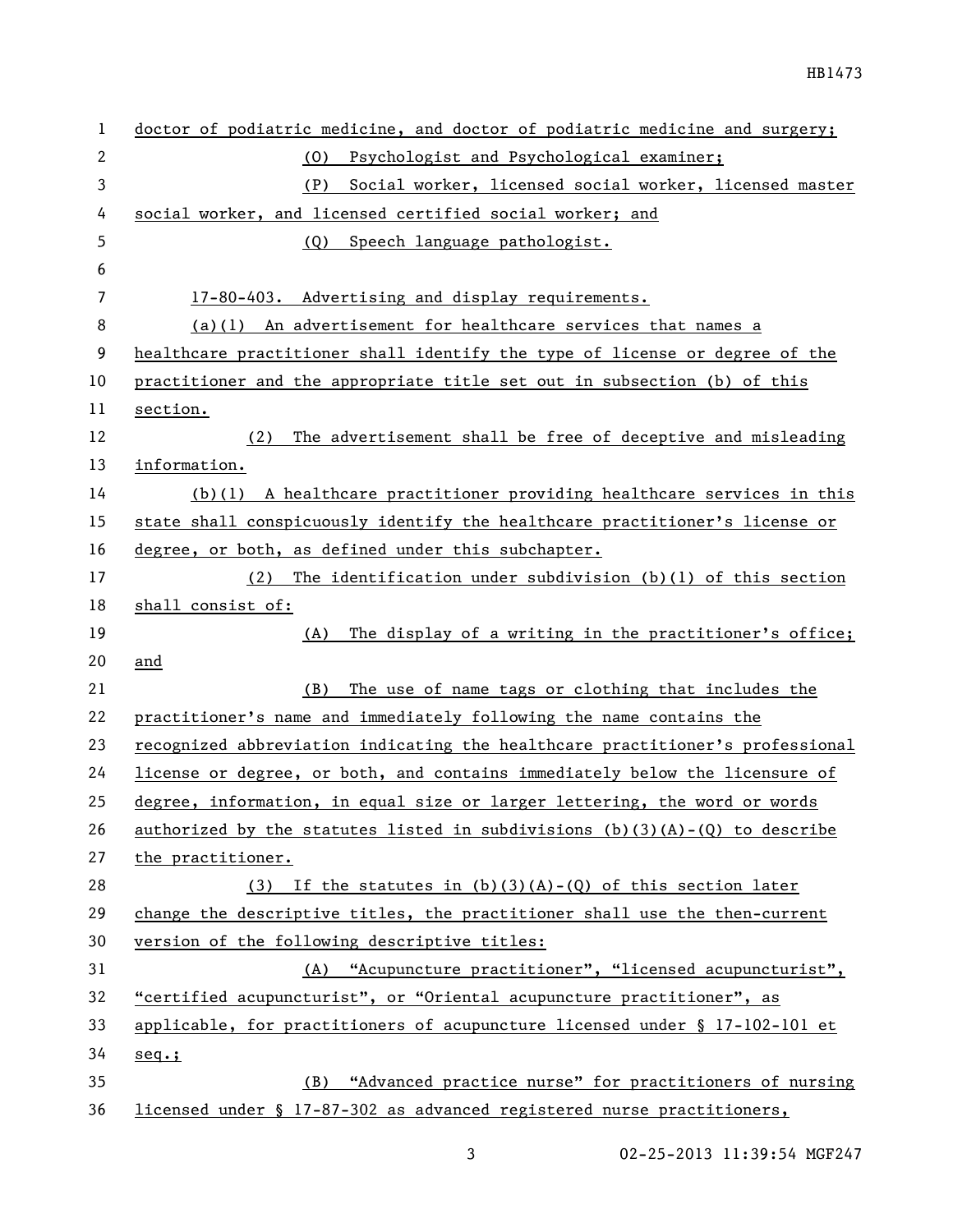| $\mathbf 1$ | certified registered nurse anesthetists, certified nurse midwives, or           |
|-------------|---------------------------------------------------------------------------------|
| 2           | clinical nurse specialists; "licensed practical nurse" for practitioners of     |
| 3           | nursing licensed under § 17-87-304; "licensed psychiatric technician nurse"     |
| 4           | for practitioners of nursing licensed under § 17-87-305; "registered nurse"     |
| 5           | <u>for practitioners of nursing licensed under § 17-87-301, and "registered</u> |
| 6           | nurse practitioner" for practitioners of nursing licensed under § 17-87-303;    |
| 7           | (C) "Audiologist" for practitioners of audiology licensed                       |
| 8           | under § 17-100-101 et seq.;                                                     |
| 9           | (D) "Chiropractor", "chiropractic physician" or "doctor of                      |
| 10          | chiropractic" for practitioners of chiropractic licensed under § 17-81-101 et   |
| 11          | $seq.$ ;                                                                        |
| 12          | "Dentist", "doctor of dental medicine" or "doctor of<br>(E)                     |
| 13          | dental surgery" for practitioners of dentistry licensed under § 17-82-101 et    |
| 14          | $seq.$ ;                                                                        |
| 15          | (F) "Disease intervention specialist" for practitioners of                      |
| 16          | disease intervention registered under the provisions of $\S$ 17-98-101 et seq.; |
| 17          | (G) "Medical doctor", "physician", "medical doctor and                          |
| 18          | surgeon", or "surgeon" as applicable, for practitioners of medicine and         |
|             |                                                                                 |
| 19          | surgery licensed under § 17-95-101 et seq.;                                     |
| 20          | (H) "Occupational therapist," "licensed occupational                            |
| 21          | therapist", or "occupational therapist registered", as applicable, for          |
| 22          | practitioners of occupational therapy licensed under § 17-88-101 et seq.;       |
| 23          | (I) "Optometrist", "doctor of optometry", or "optometric                        |
| 24          | physician" for practitioners of optometry licensed under § 17-90-101 et seq.;   |
| 25          | (J) "Pharmacist", "licensed pharmacist", or "doctor of                          |
| 26          | pharmacy" for practitioners of pharmacy licensed under § 17-92-101 et seq.;     |
| 27          | (K) "Physical therapist", "registered physical therapist",                      |
| 28          | "physiotherapist", or "doctor of physical therapy", as applicable, for          |
| 29          | practitioners of physical therapy licensed under § 17-93-101 et seq.;           |
| 30          | (L) "Physician", "osteopathic physician and surgeon",                           |
| 31          | "doctor of osteopathic medicine", or "doctor of osteopathy" for practitioners   |
| 32          | of osteopathy licensed under § 17-91-101 et seq.;                               |
| 33          | (M) "Physician assistant" for practitioners who are                             |
| 34          | licensed under § 17-105-101 et seq., to provide healthcare services under the   |
| 35          | supervision of a physician;                                                     |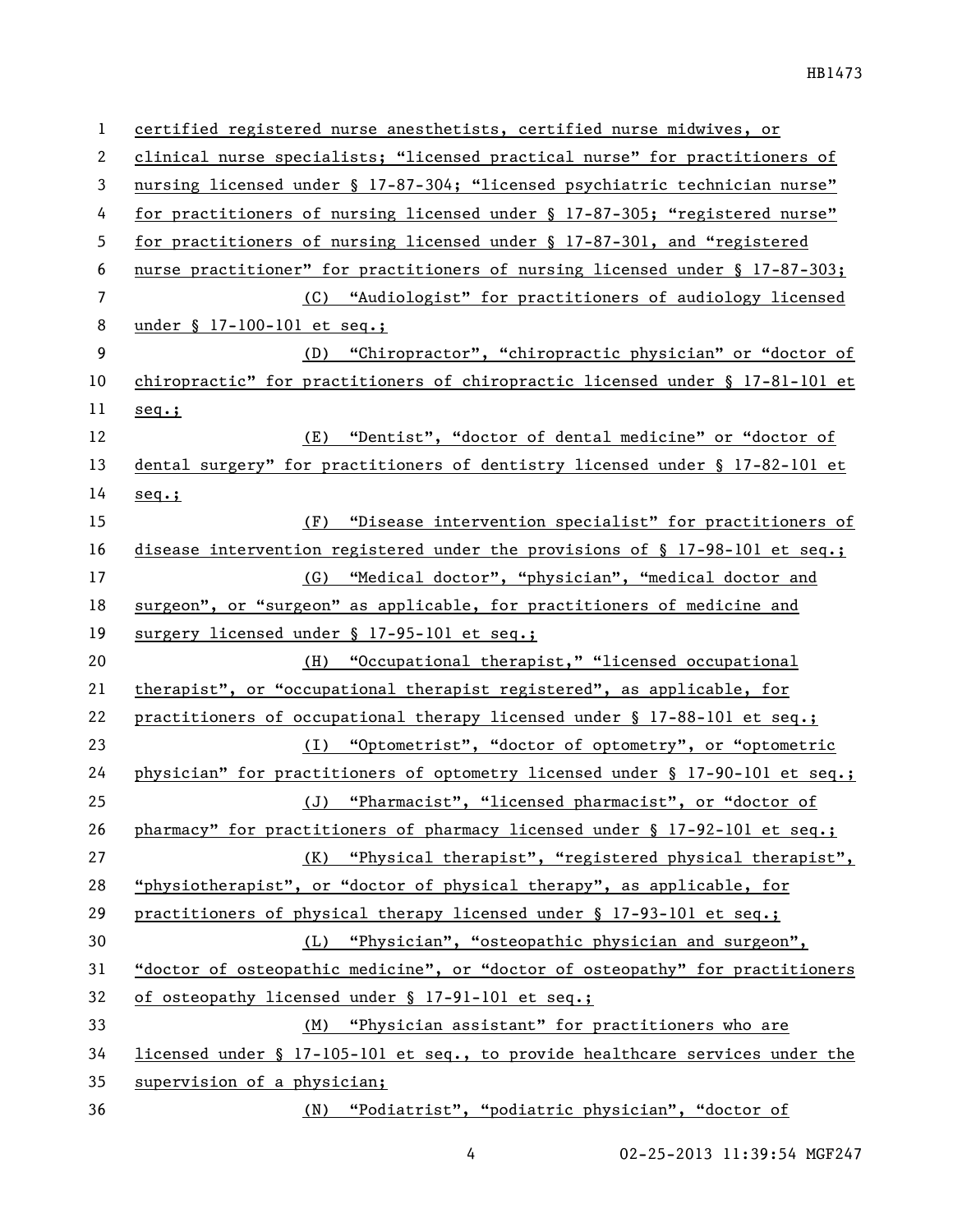| 1              | podiatry", "doctor of podiatric medicine", or "doctor of podiatric medicine   |
|----------------|-------------------------------------------------------------------------------|
| 2              | and surgery" for practitioners of podiatry licensed under § 17-96-101 et      |
| 3              | $seq.$ ;                                                                      |
| 4              | "Psychologist" or "psychological examiner", as<br>(0)                         |
| 5              | applicable, for practitioners of psychology licensed under § 17-97-101 et     |
| 6              | $seq.$ ;                                                                      |
| $\overline{7}$ | "Social worker", "licensed social worker", "licensed<br>(P)                   |
| 8              | master social worker," or "licensed certified social worker", as applicable,  |
| 9              | for practitioners of social work licensed under § 17-103-101 et seq.; and     |
| 10             | (Q) "Speech-language pathologist" for practitioners of                        |
| 11             | speech-language pathology licensed under § 17-100-101 et seq.                 |
| 12             | (c) The following are examples of permissible identification:                 |
| 13             | "Sue Hernandez, M.D.                                                          |
| 14             | Physician"                                                                    |
| 15             |                                                                               |
| 16             | "Fred Jones, M.S.P.A.S.                                                       |
| 17             | Physician Assistant"                                                          |
| 18             | $(d)(1)$ A recognized field or specialty within the profession of a           |
| 19             | healthcare practitioner listed under subdivision (b)(3) of this section that  |
| 20             | is recognized or approved by the appropriate licensing board may substitute   |
| 21             | the field or specialty designation for the descriptive titles indicated in    |
| 22             | subdivision (b)(3) of this section.                                           |
| 23             | (2) The following are examples of permissible substitutions:                  |
| 24             | "John Caputo, M.D.                                                            |
| 25             | Dermatologist"                                                                |
| 26             |                                                                               |
| 27             | "David Smith, D.D.S.                                                          |
| 28             | General Dentist"                                                              |
| 29             | The writing to be displayed in the office under subsection (b) of<br>(e)      |
| 30             | this section shall be conspicuous and of sufficient size to be visible and    |
| 31             | apparent to all current and prospective patients.                             |
| 32             | During all patient encounters after January 1, 2014,<br>(f)                   |
| 33             | identification on the practitioner's name tag or clothing under subsection    |
| 34             | (b) of this section shall be conspicuous and of sufficient size to be visible |
| 35             | and apparent to all current and prospective patients.                         |
| 36             | $(g)$ A healthcare practitioner who practices in more than one (1)            |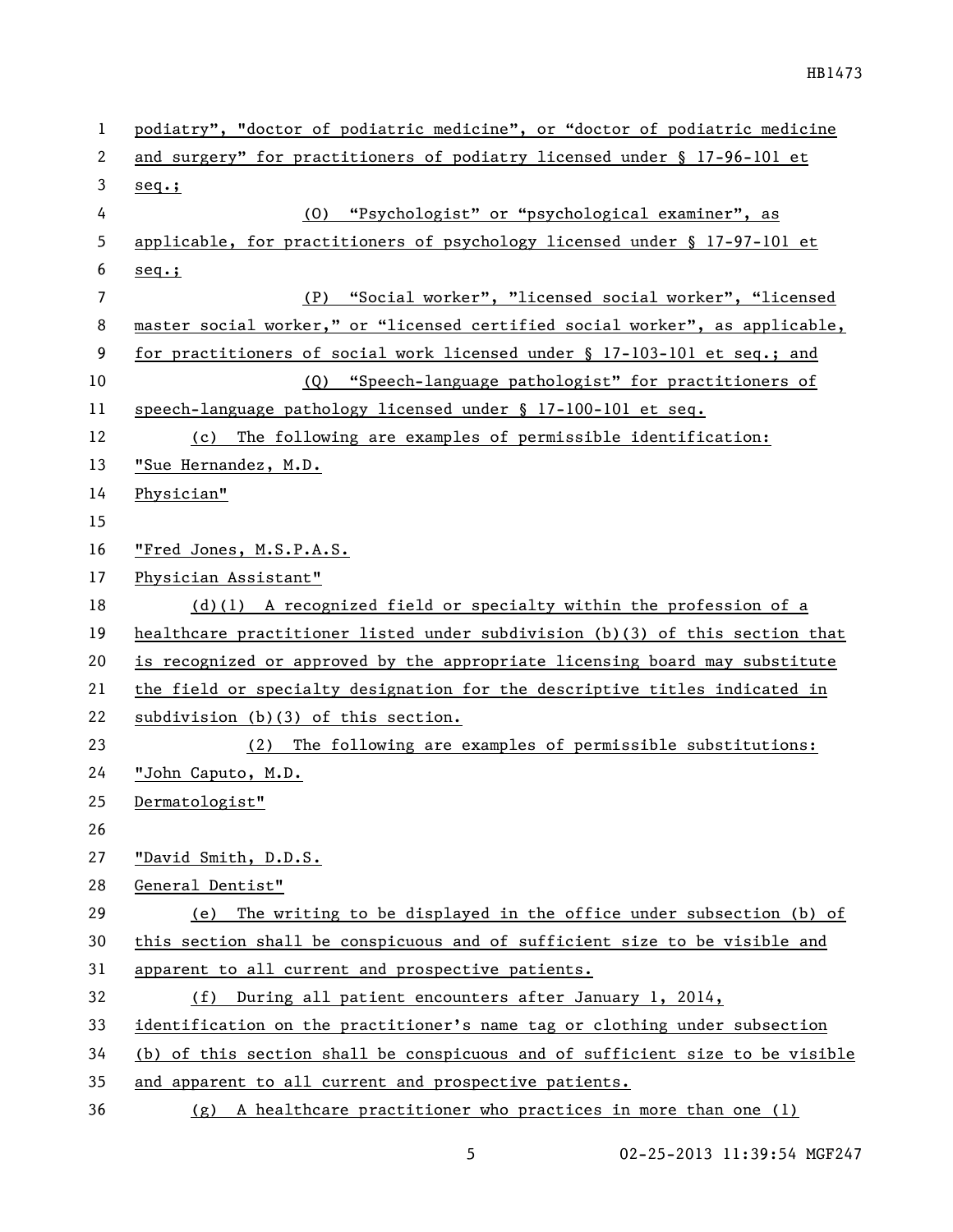| 1  | office shall comply with this section in each office.                         |
|----|-------------------------------------------------------------------------------|
| 2  | A healthcare practitioner who does not have an office may satisfy<br>(h)      |
| 3  | the requirements of this section by meeting the conditions under subsection   |
| 4  | (d) of this section.                                                          |
| 5  | This section does not apply to a healthcare practitioner listed in<br>(i)     |
| 6  | subdivision (b)(3) of this section who works in a setting in which no patient |
| 7  | care is provided and who has no direct patient care interactions.             |
| 8  | The requirements of this section involving use of practitioner<br>(i)         |
| 9  | descriptive titles on name tags and clothing during patient encounters do not |
| 10 | apply to job performance within an operating room.                            |
| 11 |                                                                               |
| 12 | 17-80-404. Other persons providing health care.                               |
| 13 | (a) A person involved in health care who is not covered under § 17-80-        |
| 14 | 403 and who has direct patient care interactions shall wear name tags or      |
| 15 | clothing that displays his or her certification or registration, if any, and  |
| 16 | his or her job title during all patient encounters occurring after January 1, |
| 17 | 2014.                                                                         |
| 18 | This section does not apply to an encounter in an operating room.<br>(b)      |
| 19 |                                                                               |
| 20 | 17-80-405. Violations and enforcement.                                        |
| 21 | An individual who violates this subchapter is guilty of a<br>(a)              |
| 22 | violation.                                                                    |
| 23 | Each day that an individual violates this subchapter is a separate<br>(b)     |
| 24 | offense.                                                                      |
| 25 | $(c)(1)$ A healthcare practitioner who violates this section commits          |
| 26 | unprofessional conduct and is subject to disciplinary action under the        |
| 27 | appropriate licensure provisions governing the healthcare practitioner.       |
| 28 | Unprofessional conduct under subdivision $(c)(1)$ of this<br>(2)              |
| 29 | section does not create a private right of action for a patient.              |
| 30 | Notwithstanding the imposition of another penalty, a<br>(3)                   |
| 31 | licensing board that has licensed a healthcare practitioner may seek          |
| 32 | injunctive or other relief as appropriate against the practitioner or any     |
| 33 | entity for a violation of subdivision $(c)(1)$ of this section.               |
| 34 | $(4)$ A licensing board may enforce only violations of this                   |
| 35 | subchapter against a licensee of the board.                                   |
| 36 | (d) A healthcare practitioner who provides information regarding              |